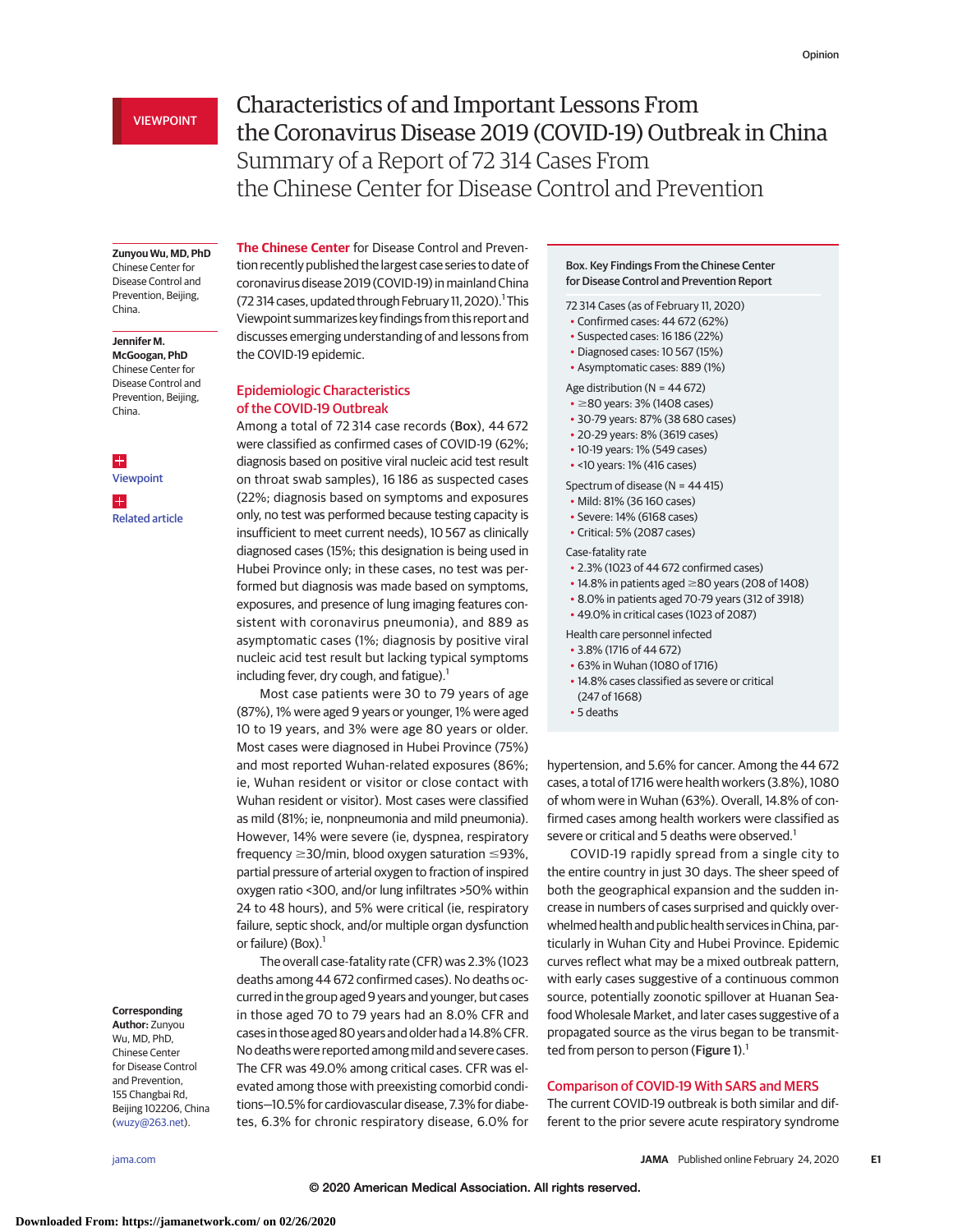

**E2 JAMA** Published online February 24, 2020 **(Reprinted)** [jama.com](http://www.jama.com/?utm_campaign=articlePDF%26utm_medium=articlePDFlink%26utm_source=articlePDF%26utm_content=jama.2020.2648)

shown in blue boxes on December 26 (n = 4) and 28-29 (n = 3). Most other cases that experienced onset of

shown in blue boxes on December 26 (n = 4) and 28-29 (n = 3). Most other cases that experienced onset of

Health Organization.

Health Organization

© 2020 American Medical Association. All rights reserved.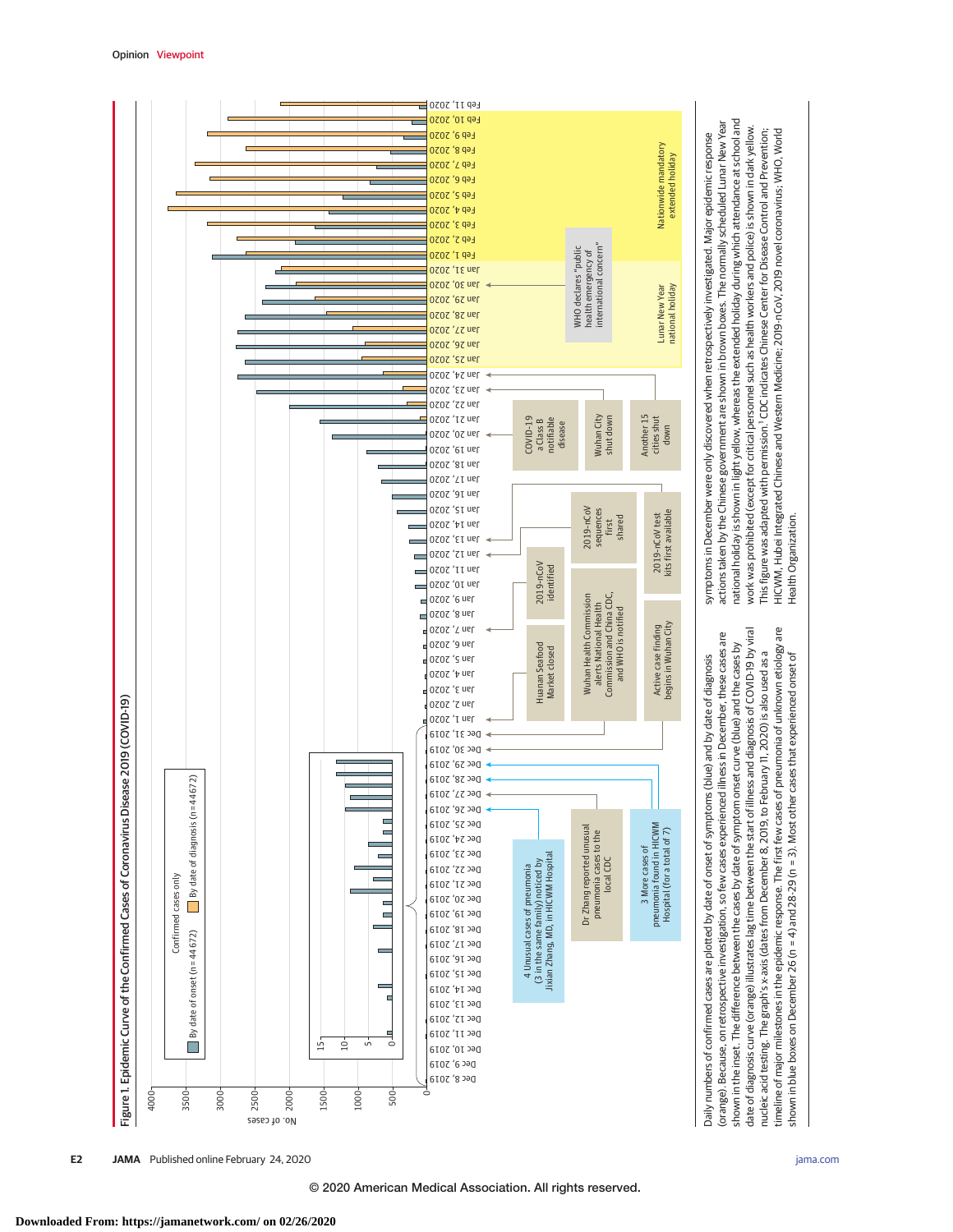(SARS; 2002-2003) and Middle East respiratory syndrome (MERS; 2012-ongoing) outbreaks. SARS was initiated by zoonotic transmission of a novel coronavirus (likely from bats via palm civets) in markets in Guangdong Province, China. MERS was also traced to zoonotic transmission of a novel coronavirus (likely from bats via dromedary camels) in Saudi Arabia. All 3 viral infections commonly present with fever and cough, which frequently lead to lower respiratory tract disease with poor clinical outcomes associated with older age and underlying health conditions. Confirmation of infection requires nucleic acid testing of respiratory tract samples (eg, throat swabs), but clinical diagnosis may be made based on symptoms, exposures, and chest imaging. Supportive care for patients is typically the standard protocol because no specific effective antiviral therapies have been identified.

The World Health Organization (WHO) declared the SARS outbreak contained on July 5, 2003. A total of 8096 SARS cases and 774 deaths across 29 countries were reported for an overall CFR of 9.6%. MERS is still not contained and is thus far responsible for 2494 confirmed cases and 858 deaths across 27 countries for a CFR of 34.4%. Despite much higher CFRs for SARS and MERS, COVID-19 has led to more total deaths due to the large number of cases. As of the end of February 18, 2020, China has reported 72 528 confirmed cases (98.9% of the global total) and 1870 deaths (99.8% of the global total). This translates to a current crude CFR of 2.6%. However, the total number of COVID-19 cases is likely higher due to inherent difficulties in identifying and counting mild and asymptomatic cases. Furthermore, the still-insufficient testing capacity for COVID-19 in China means that many suspected and clinically diagnosed cases are not yet counted in the denominator.2 This uncertainty in the CFR may be reflected by the important difference between the CFR in Hubei (2.9%) compared with outside Hubei (0.4%).<sup>1,2</sup> Nevertheless, all CFRs still need to be interpreted with caution and more research is required.

Most secondary transmission of SARS and MERS occurred in the hospital setting. Transmission of COVID-19 is occurring in this context as well—3019 cases have been observed among health workers as of February 11, 2020 (of whom there have been 1716 confirmed cases and 5 deaths).<sup>1</sup> However, this is not a major means of COVID-19 spread. Rather, it appears that considerable transmission is occurring among close contacts. To date, 20 provinces outside of Hubei have reported 1183 case clusters, 88% of which contained 2 to 4 confirmed cases. Of note, 64% of clusters documented thus far have been within familial households (Chinese Center for Disease Control and Prevention presentation made to the WHO Assessment Team on February 16, 2020). Thus, although COVID-19 seems to be more transmissible than SARS and MERS, and many estimates of the COVID-19 reproductive number  $(R_0)$  have already been published, it is still too soon to develop an accurate  $R_0$ estimate or to assess the dynamics of transmission. More research is needed in this area as well.

# Response to the COVID-19 Epidemic

Since 2003, the Chinese government has improved its epidemic response capacity. Some of these efforts are evident in the response to COVID-19 (Figure 2). For example, in the 2002-2003 SARS outbreak, 300 cases and 5 deaths already had occurred by the time China reported the outbreak to the WHO, whereas in the COVID-19 outbreak, only 27 cases and zero deaths had occurred

when the WHO was notified (January 3, 2020) (Figure 2). From the time of WHO notification, 2 months elapsed before SARS-CoV was identified compared with only 1 week from the time of WHO notification until 2019-nCoV was identified.

The timing of the COVID-19 outbreak, prior to China's annual Lunar New Year holiday, was an important factor as China considered how to respond to the outbreak. Culturally, this is the largest and most important holiday of the year. It is the expectation that people return to their family homes, which is the cause for the several billion person-trips made by residents and visitors during this time, mostly on crowded planes, trains, and buses. Knowing this meant each infected person could have numerous close contacts over a protracted time and across long distances, the government needed to quickly act. However, it was not only the speed of the government's response, but also the magnitude of that response that were influenced by the impending holiday travel time. Knowing that specific treatment and prevention options, such as targeted antiviral drugs and vaccines, were not yet available for COVID-19, China focused on traditional public health outbreak response tactics—isolation, quarantine, social distancing, and community containment.<sup>3-5</sup>

Identified case patients with COVID-19 were immediately isolated in designated wards in existing hospitals, and 2 new hospitals were rapidly built to isolate and care for the increasing numbers of cases in Wuhan and Hubei. People who had been in contact with COVID-19 cases were asked to quarantine themselves at home or were taken to special quarantine facilities, where they could be monitored for onset of symptoms. Enormous numbers of large gatherings were canceled, including all Lunar New Year celebrations, and traffic in Wuhan and in cities across Hubei was restricted and closely monitored. Virtually all transportation was subsequently restricted at a national level. All of these measures were instituted to achieve social distancing. In addition, an estimated 40 million to 60 million residents of Wuhan and 15 other surrounding cities within Hubei Province were subjected to community containment measures. Although these types of traditional outbreak response actions have been successfully used in the past, they have never been executed on such a large scale.

There have been some questions about whether these actions are reasonable and proportional responses to the outbreak. Some have argued that a number of these approaches may infringe on the civil liberties of citizens, and some of these measures have been referred to as "draconian." However, it is not only individual rights that must be considered. The rights of those who are not infected, but at risk of infection, must be considered as well. Whether these approaches have been effective (eg, in terms of reduced infections and deaths averted), and whether these potential benefits have outweighed the costs (eg, economic losses), will be debated for years.<sup>4,5</sup>

#### Next Steps

Importantly, another major goal of China's current outbreak response activities is to help "buy time" for science to catch up before COVID-19 becomes too widespread. China must now focus on adjusting tactics and strategies as new evidence becomes available.<sup>3,6</sup> Much remains to be done and many questions remain unanswered. China is very grateful for the help it is receiving from the international scientific, health, and public health communities. The global society is more interconnected than ever, and emerging pathogens do not respect geopolitical boundaries.